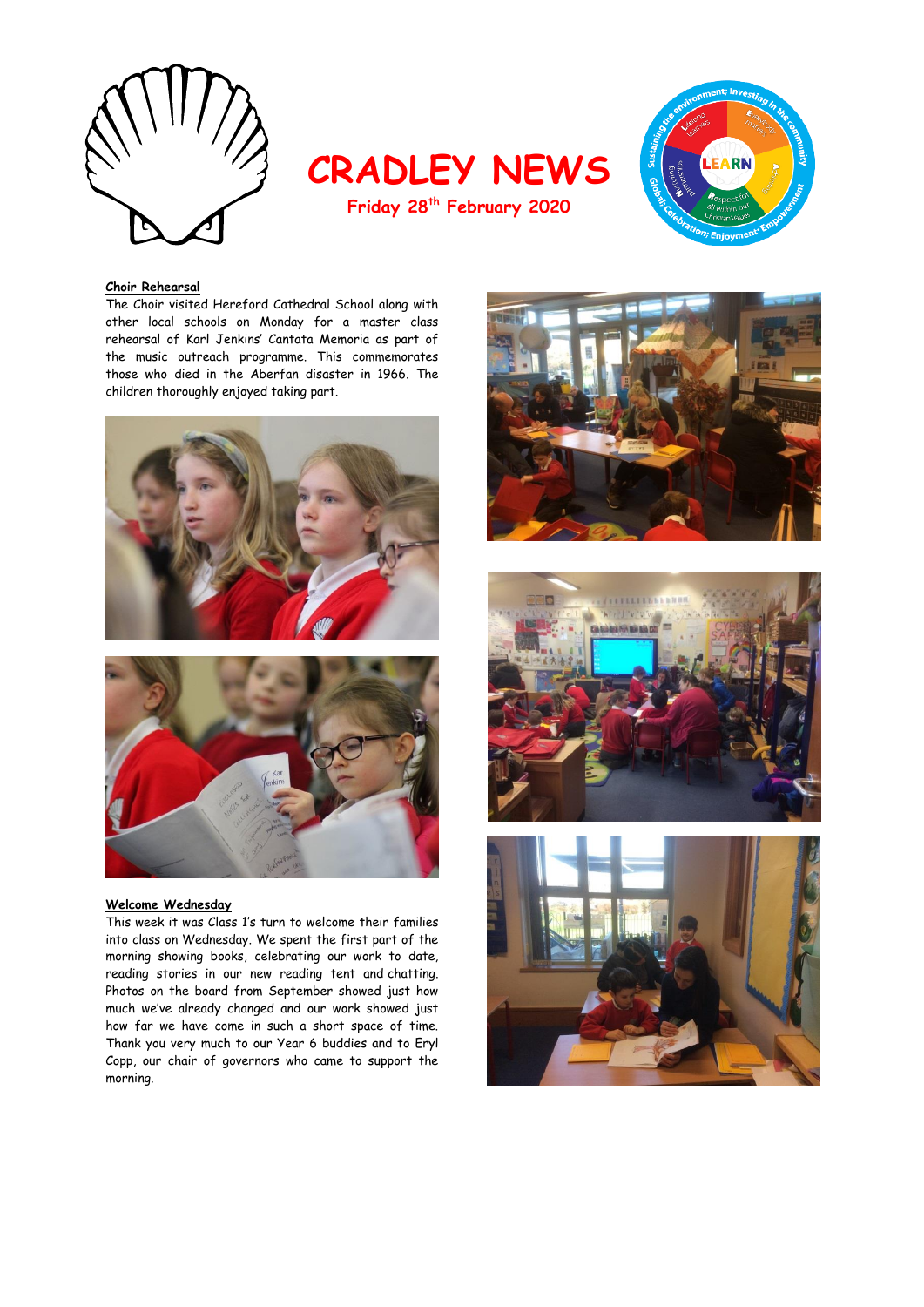# **Coronavirus**

We are receiving regular updates from the Local Authority with regards to the Coronavirus and are closely monitoring the situation.

If you have any concerns please see the latest advice on the Coronavirus as from Public Health England updated on 25<sup>th</sup> February;

[https://www.gov.uk/government/publications/guidance](https://www.gov.uk/government/publications/guidance-to-educational-settings-about-covid-19/guidance-to-educational-settings-about-covid-19)[to-educational-settings-about-covid-19/guidance-to](https://www.gov.uk/government/publications/guidance-to-educational-settings-about-covid-19/guidance-to-educational-settings-about-covid-19)[educational-settings-about-covid-19](https://www.gov.uk/government/publications/guidance-to-educational-settings-about-covid-19/guidance-to-educational-settings-about-covid-19)

#### **Healthy Snacks**

This half-term we are trialling the children bringing in their own healthy snacks to eat at break time. These can be healthy snacks such as nut free cereal bars, hot cross buns, cheese & crackers etc. The snacks should be sugar free and provided in a small pot to minimise plastic waste. Please do not send your child in with chocolate bars, crisps or any snacks for break time which contain sugar. This will be monitored closely. KS1 children will continue to be provided with a free piece of fruit at break time.

Children should also have a water bottle in school every day. Juice drinks should only be drunk as part of lunch.

Please be aware that chocolate spreads, such as Nutella and some cereal bars should not be sent in packed lunches as we have children and staff in school with nut allergies.

#### **Big Write Week**

Monday is the launch of our big write week and we would like children in Year 1.3 & 5 to wear blue clothing and children in Year R, 2, 4 & 6 to wear red clothing. This can be their own clothes. Please DO NOT go out and buy anything new. If you can share with a friend even better. This activity is a link to our whole school book which we will launch on Monday.

Then on March  $5^{th}$  we will be celebrating World Book Day. The children will be able to dress up as one of their favourite book characters. Please can they bring in a book to read as a whole school in assembly that day.

# **Food Bank**

We will continue to collect for the food bank this term. Tins, packets and toiletries will be very gratefully received. All donations can be placed in the box in the foyer.

### **Class 4 Collective Worship**

The Class 4 Collective Worship will be held on Wednesday 11<sup>th</sup> March; parents are invited to come along from 8.50am.

# **FOCS News**

We raised £93.15 with your clothes donations for Rags 2 Riches before half term, so a very big thank you from all of us. The next collection date is  $6<sup>th</sup>$  May.

The next FOCS meeting will take place on Monday 9<sup>th</sup> March at 7.30pm at Hollings Hill Farm (Faye's).

Please feel free to attend and help organise this term's fundraising events!

# **Nursery**

Welcome back to Nursery! This term we are exploring our new theme 'Space' and we are excited to learn all about space, planets and rockets. We just wanted to say thank you to Liz Blewett and her Mum for kindly transforming Nursery into a magical galaxy. This week our story of the week has been 'Aliens Love Underpants'. On Monday Carol helped us to decorate our own paper underpants using glitter and lots of craft materials. Tuesday was our first space themed P.E lesson and Lauren helped us explore Craters and Volcanoes using a cone game, we felt like we were on the moon! On Wednesday we made our own Moons using grey glitter play dough; we looked at the moon cycle and how the moon changes shape. On Thursday Katrina helped us to make our own space stars, using glitter and silver paper to decorate them. We have finished off our first week back with cooking on Friday with Carol where we made space scones.

#### **Attendance**

Well done to Class 4 who've had 99.11% attendance this week. They get to look after Alfie the Attendance Bear next week. Please can we remind parents that late arrivals after the registers close at 8.55am count as a missed morning session and are included in attendance figures.

**Class 1 – 87.92% Class 2 – 97.62% Class 3 – 98.33% Class 4 – 99.11% Class 5 – 95.83% Whole School – 95.62%**

## **Teeny Tots**

We are a friendly local toddler group that meets in Storridge Village Hall and occasionally at Cradley Nursery. We welcome little ones from 0-5, accompanied and supervised by their parents/carers, to stay and play. Please join us on Thursdays from 10:30-12, during term time, for a charge of £2 per family, which includes a craft activity, game, songs, snacks and drinks. Please come and join us!

### **Value of the Month - Respect**

Be kind and honest and you will live a long life; others will respect you and treat you fairly (Proverbs 21:21).

Chosen by Mrs Kirkwood

#### **Head Teacher Award**

Beth Richards for showing compassion for others by having her hair cut and donating her hair to the Little Princess Trust to be made into a wig for a child who has lost their hair through cancer.

# **Stars of the week**

#### **Nursery**

Isaac Barrett for his excellent start at Nursery Poppy Duncan for being confident in reading and writing **Reception**

Isla Blakeman for taking pride in everything Elijah Gowen for being so positive and persistent